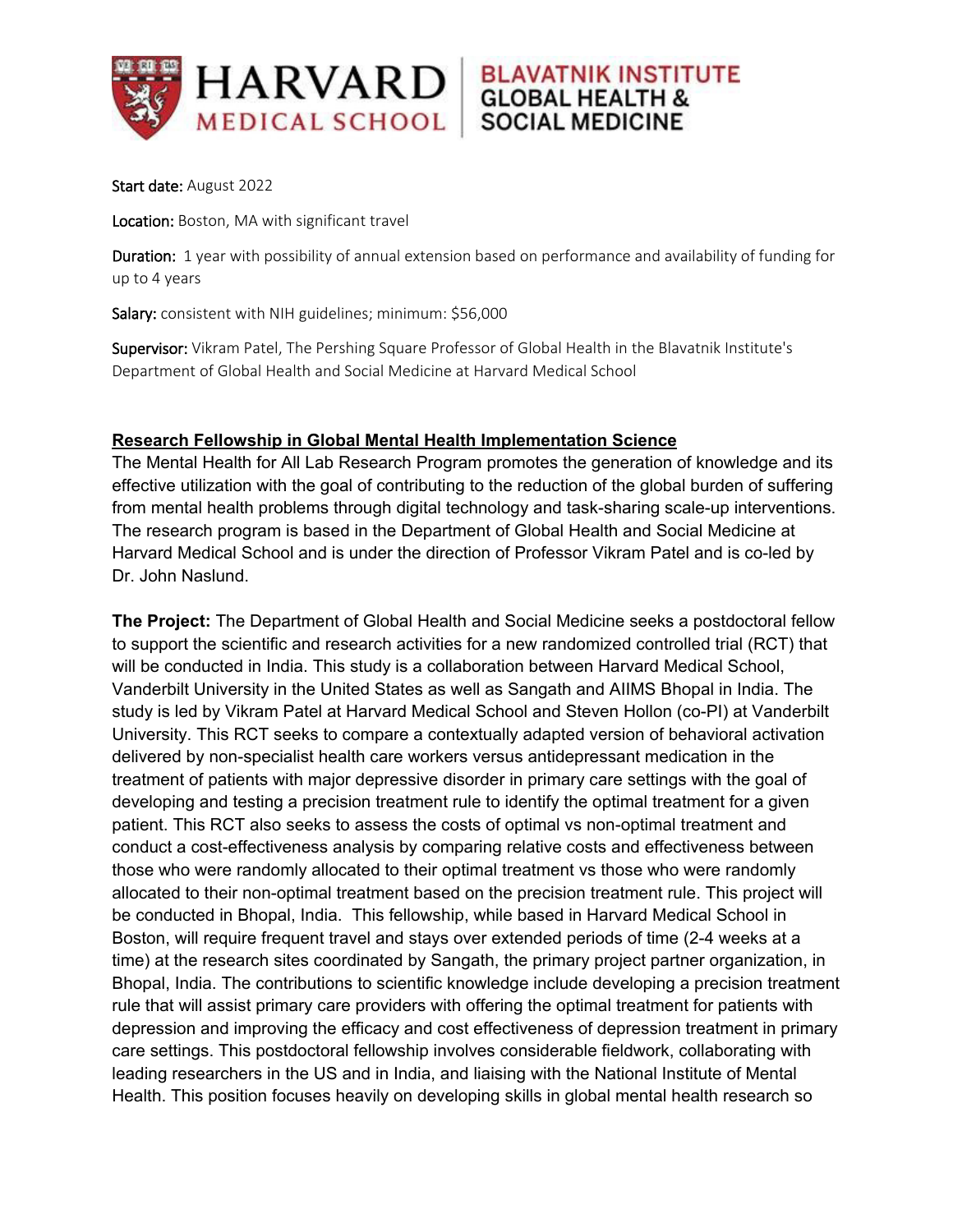that the Fellow will be positioned to lead independent studies at the conclusion of this position. This post will be supported by a full-time research assistant based at Harvard.

**Responsibilities:** Under the supervision of Prof. Vikram Patel, Pershing Square Professor of Global Health at Harvard Medical School, and in collaboration with Prof. Steven Hollon at Vanderbilt and project sites in Bhopal, India, the fellow will assume mentored responsibility for:

(1) acting as the lead scientific liaison for day-to-day oversight of research activities between Harvard Medical School and the project sites in India, including conducting and leading data analyses across the study components, financial reporting, etc.;

(2) supporting the design of data collection instruments, obtaining IRB approvals, analyzing associated data, writing manuscripts, and submitting these for peer reviewed publication;

(3) working with the research teams in Bhopal, India to support the implementation of study protocols and to monitor data collection and quality in the field;

(4) supervising, orienting, and training project students and staff who contribute to these efforts. Ability to manage virtual meetings and to travel as required to project sites is required; And,

(5) supporting capacity building at the project sites in India through presenting work to local stakeholders and research collaborators, providing guidance and mentorship to research staff involved in different aspects of the research project, and engaging stakeholders at the study sites in India and globally in dissemination of the project findings.

As noted earlier, the Postdoctoral Fellow should expect to spend about 2-4 months in the year at the project site in Bhopal, India. Specific funds are requested to support a monthly living allowance while in India.

**Qualifications:** Applicants must have a doctoral degree in a relevant field which may include but is not limited to statistics/bioinformatics, clinical psychology, or epidemiology. Other desirable qualifications include:

- Record of scholarly publication, including first-authored scientific journal articles.
- Expertise in research design and data analysis, including any of the following: clinical trials, precision medicine, statistical analysis for clinical trials, etc.
- Demonstrated track record engaging in fieldwork, involving meeting with stakeholders including study participants, clinicians, community members, and researchers.
- Experience working in or collaborating with researchers in India or other low and/or middle-income countries.
- Prior supervision of research team or coordination of research activities.
- Current knowledge of mental health problems and services in India.